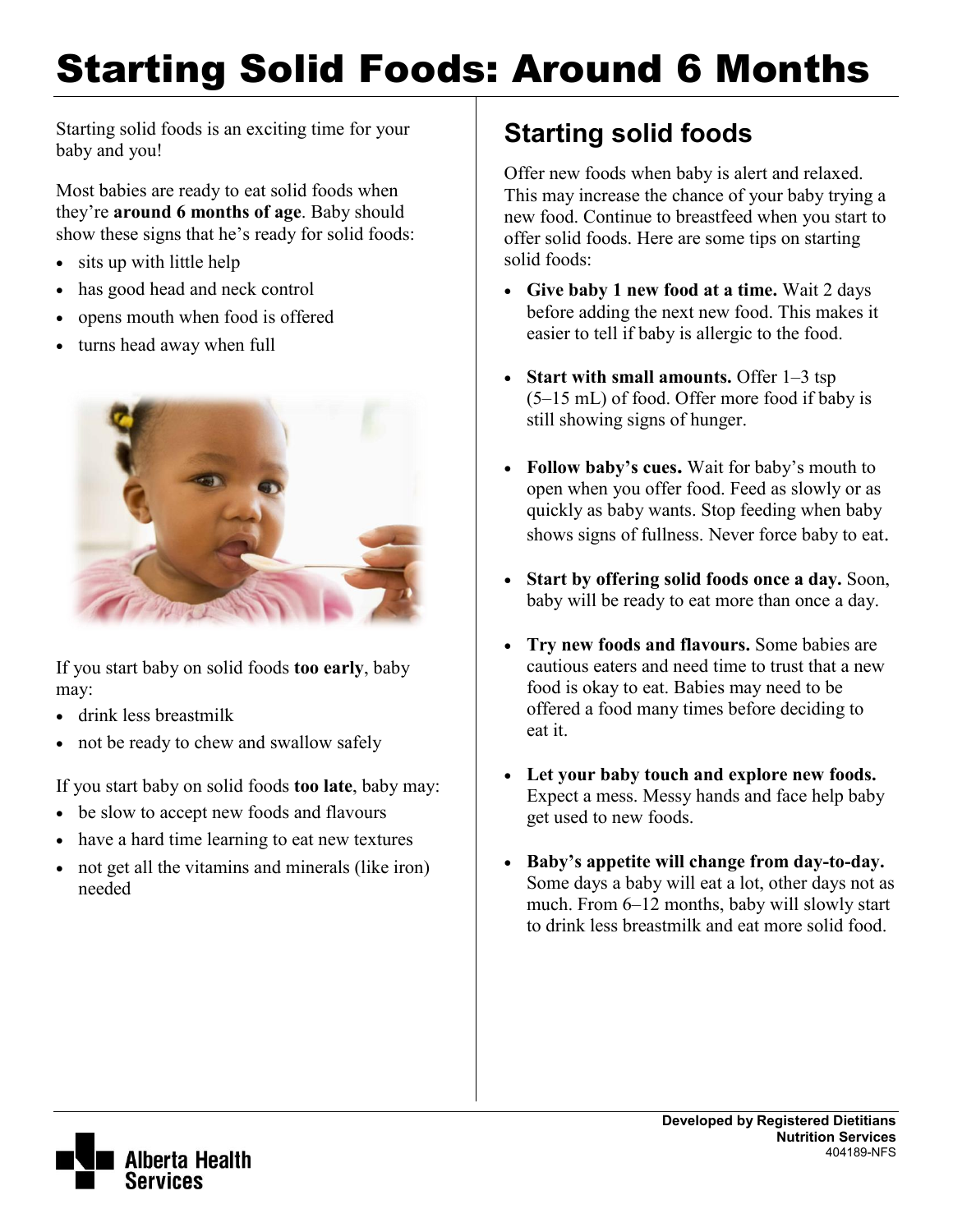#### **Signs of hunger**

- leans forward or reaches for food
- sucks or smacks lips
- opens mouth when food is offered
- puts fist in mouth

#### **Signs of fullness**

- turns head away from food
- closes mouth when food is offered
- covers mouth with hands
- fusses or cries

## **A healthy feeding relationship**

Babies learn by watching people. When families eat together, baby learns that mealtime is a time to come together, eat, and share.

- As a parent it's your job to choose **what** foods to offer. As baby starts to eat solid foods, you are responsible for **when** and **where** baby is fed.
- It's baby's job to choose **how much** food to eat.

Trust baby to know when she's hungry and full. You're teaching baby to listen to her body.



#### **Foods to start with**

Babies need **iron** to grow and develop. The first foods offered should be iron-rich foods like:

- baby cereal with iron
- meat
- meat alternatives

For examples, see *Healthy foods for baby* on page 4.

**Iron-rich foods should be offered at each meal.** To help meet baby's iron needs, offer baby cereals with iron and a variety of meat and meat alternatives.



Help baby eat safely. Put baby in a high chair and stay with him while he's eating.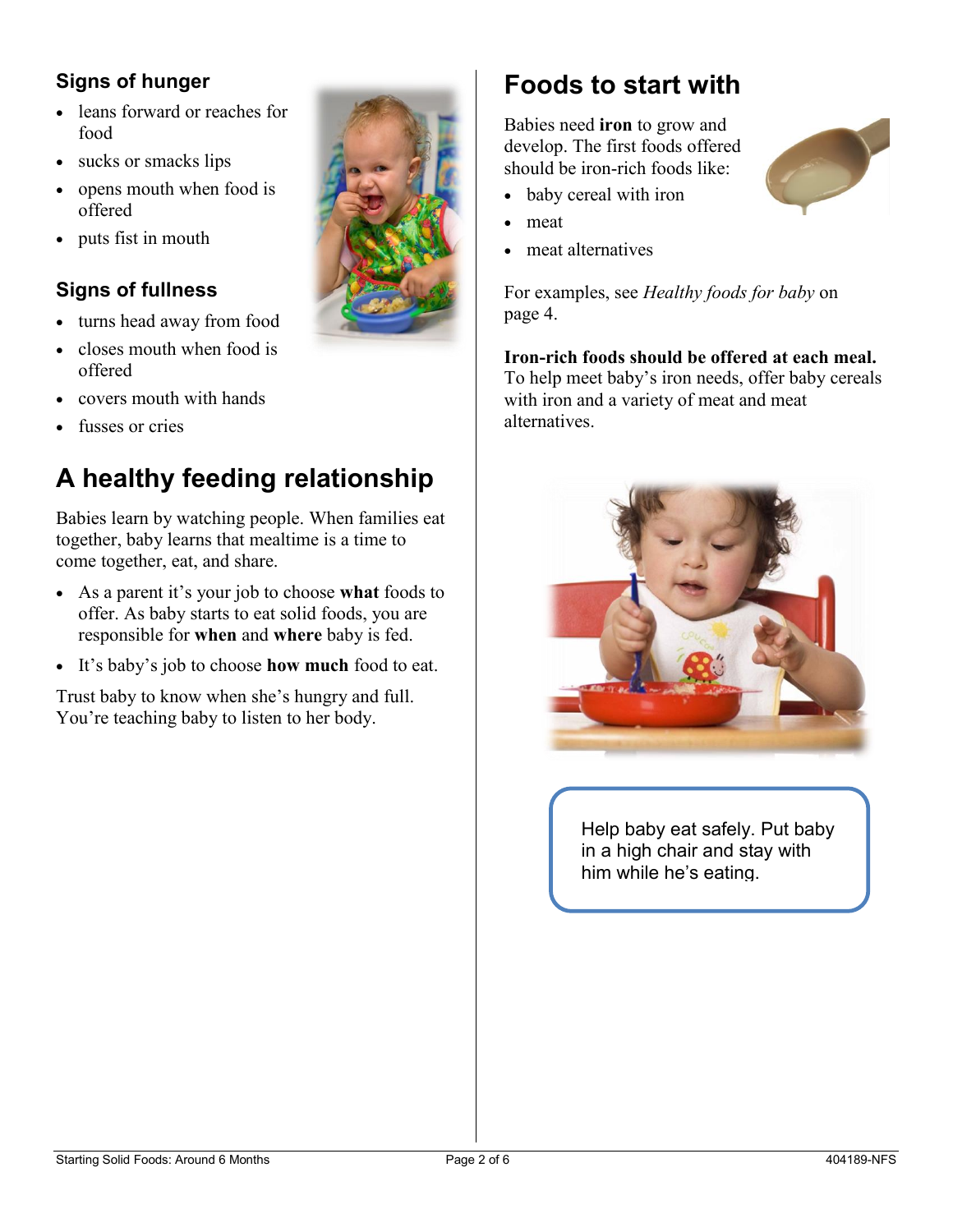#### **Try new textures**

Mashed, grated, minced, chopped, or diced are all examples of food textures.

**It's important for babies to try different textures.** This helps your baby develop new feeding and eating skills. Every baby is different and may move through stages faster or slower. Use the table below as a **general guide.**

| <b>6 months</b> | <b>Baby's stage and skills</b>                                                                                                    | <b>Suitable food textures</b>              |                                                                    |
|-----------------|-----------------------------------------------------------------------------------------------------------------------------------|--------------------------------------------|--------------------------------------------------------------------|
|                 | holds head up<br>$\bullet$<br>sits with little help<br>$\bullet$                                                                  | pureed<br>smooth<br>mashed                 | Eating off a<br>spoon is a<br>new skill for<br>baby to learn.      |
|                 | sits without help<br>$\bullet$<br>shows interest in and<br>$\bullet$<br>starts self feeding<br>begins chewing motion<br>$\bullet$ | lumpy<br>minced<br>grated<br>diced         | Encourage<br>self-feeding<br>as soon as<br>baby shows<br>interest. |
| 12 months       | bites and chews<br>$\bullet$<br>feeds self with fingers<br>$\bullet$<br>tries to feed self with<br>$\bullet$<br>spoon             | soft foods, cut up<br>cooked foods, cut up | Offer lumpy<br>textures no<br>later than<br>9 months.              |

#### **Change textures as needed for baby's safety:**

- Hard vegetables and fruit can be cooked or grated to be safer.
- Sticky foods like peanut butter can be spread thinly.
- Small and round foods like grapes can be cut into 4 parts with pits and seeds removed.
- Foods that are stringy or chewy like meat or long pasta can be cut up into bite-sized pieces.

#### **Foods to Avoid:**

Some foods can cause choking and aren't safe for children under 4 years of age. These include hard candies, gum, popcorn, marshmallows, whole nuts or seeds, fish with bones, and any snacks using toothpicks or skewers.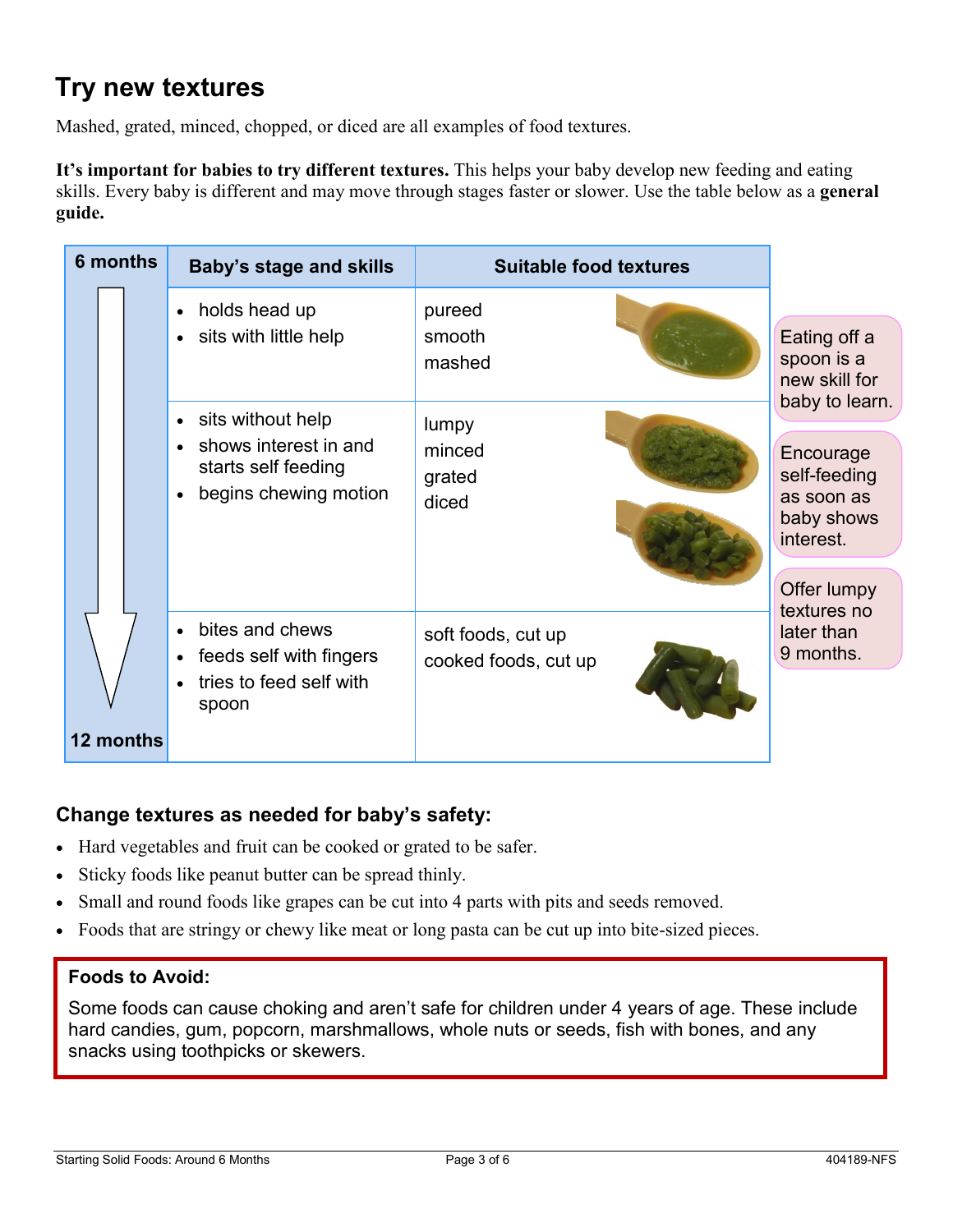### **Healthy foods for baby**

Once baby is eating a variety of foods, include 3–4 food groups from Eating Well with Canada's Food Guide at each meal. Baby can enjoy many of the same healthy foods your family is eating. Breastmilk is still an important food for baby.

| <b>Vegetables and</b><br><b>Fruit</b>                                                                                                                                                                                                                                                                                                    | <b>Grain Products</b>                                                                                                                                                                                                                                                                                               | <b>Milk and Alternatives</b>                                                                                                                                                                                          | <b>Meat and Alternatives</b>                                                                                                                                                                                                                                                                                                                                                                                                   |
|------------------------------------------------------------------------------------------------------------------------------------------------------------------------------------------------------------------------------------------------------------------------------------------------------------------------------------------|---------------------------------------------------------------------------------------------------------------------------------------------------------------------------------------------------------------------------------------------------------------------------------------------------------------------|-----------------------------------------------------------------------------------------------------------------------------------------------------------------------------------------------------------------------|--------------------------------------------------------------------------------------------------------------------------------------------------------------------------------------------------------------------------------------------------------------------------------------------------------------------------------------------------------------------------------------------------------------------------------|
| <b>Vegetables and Fruit</b><br>provide many<br>vitamins for baby.<br>To help baby's body<br>use iron from food,<br>offer vegetables and<br>fruit with vitamin C,<br>like avocado,<br>broccoli, kiwi, mango,<br>peppers and sweet<br>potato.<br>Choose fresh, frozen<br>or canned vegetables<br>and fruit without<br>added salt or sugar. | Whole grains are<br>healthy choices.<br>Baby cereal with iron<br>is an important food<br>for babies. Start with a<br>single-grain baby<br>cereal like barley, oat,<br>rice, or wheat.<br>Try foods like barley,<br>couscous, rice,<br>quinoa, roti and toast<br>strips when baby is<br>ready for those<br>textures. | Offer plain yogurt<br>(2.5% milk fat or<br>higher). Plain yogurt<br>can be sweetened by<br>adding fruit.<br>Offer cheeses like<br>cheddar or cottage<br>cheese.<br>3.25% milk can be<br>introduced at 9-12<br>months. | <b>Meat and Alternatives</b><br>provide iron.<br>Examples of meat are<br>beef, chicken, fish<br>without bones, lamb,<br>pork, turkey and wild<br>game.<br><b>Meat alternatives</b><br>include black beans,<br>chickpeas, kidney<br>beans, lentils, split<br>peas, eggs and tofu.<br>Fish is a good source of<br>healthy fats. Atlantic<br>mackerel, herring,<br>rainbow trout and<br>salmon are good<br>choices for your baby. |
| Try grating hard<br>fruits like apples to<br>make them easy to<br>pick up and chew!                                                                                                                                                                                                                                                      | Cooked, small pasta<br>makes an easy<br>finger food.                                                                                                                                                                                                                                                                | Hard cheese can<br>be made into a<br>finger food by<br>grating or cubing it.                                                                                                                                          | Cut a hardboiled egg<br>into bite-sized pieces.                                                                                                                                                                                                                                                                                                                                                                                |

Change the texture of food as baby grows and develops better eating skills.



**Don't give babies honey (even if pasteurized) or foods with honey until after one year of age due to the risk of botulism (food poisoning).**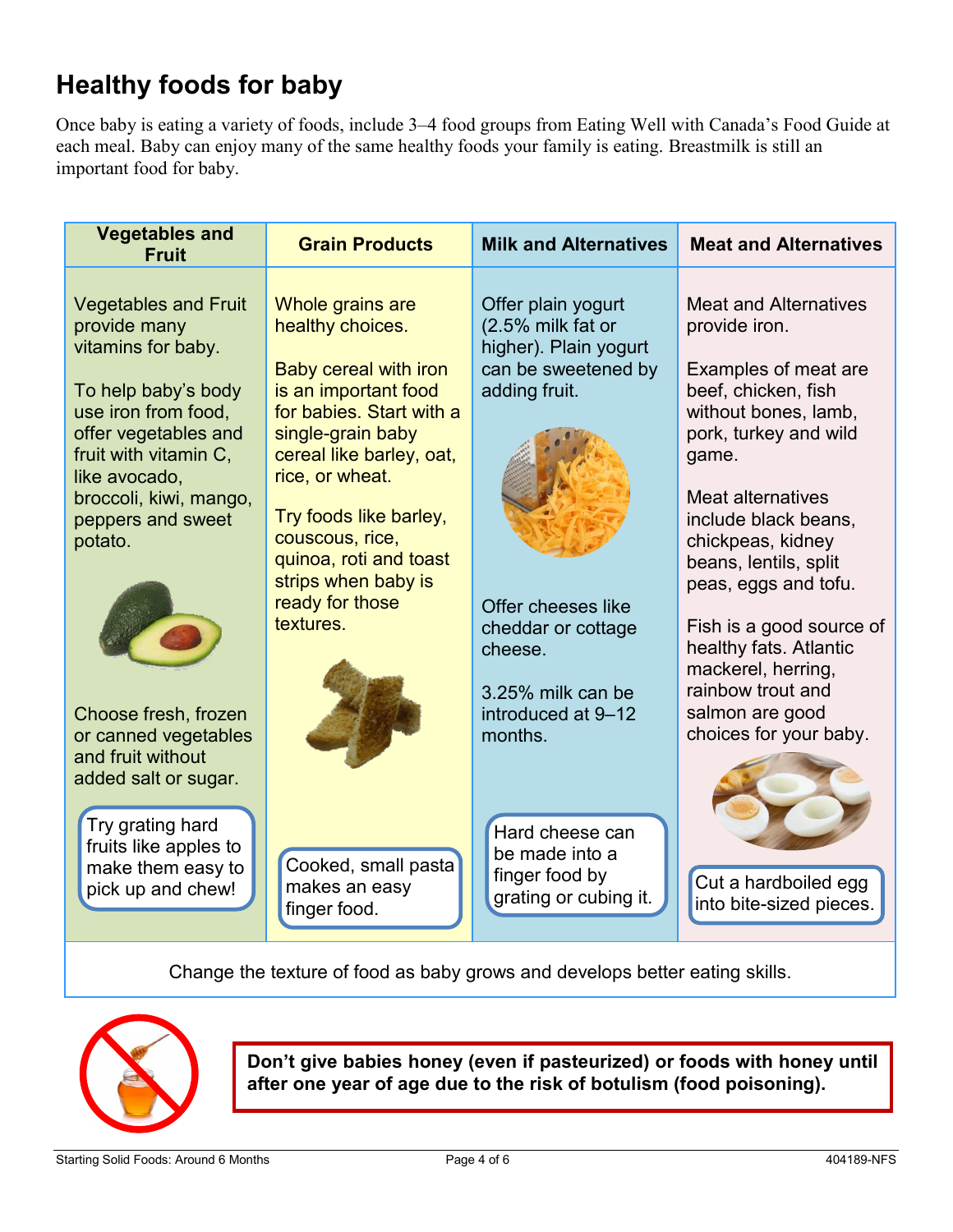# **Drinks for baby**

The only drinks babies need are milk and water.

#### **Milk**

 $\blacktriangleright$  At 9–12 months, babies can be offered 3.25% (homogenized) milk. At this time, babies should be eating iron-rich foods at most meals.



- Breastmilk can continue to meet a baby's milk needs. Breastfeeding until baby is 2 years of age and beyond is encouraged.
- From 6–12 months, babies will slowly start to drink less milk and eat more solid food. By the time they are 1 year old, babies should drink 2 cups (500 mL) of milk each day. Serve no more than 3 cups (750 mL) each day.

#### **Water**

Try offering a few sips of water from an open cup if you think baby is thirsty. Babies should get used to the taste of water but it should not replace milk.

#### **Juice**

Babies do not need juice. Offer baby vegetables and fruit instead of juice.

If you decide to give juice, choose 100% juice and offer it in an open cup as part of a meal or snack.



Babies should have no more than  $\frac{1}{2}$  cup (125 mL) of juice a day.

#### **Drinks not recommended for baby**

- **Unpasteurized milk or juice** is not safe for **babies**
- **Low fat milks such as 2%, 1%, and skim** don't have enough fat and energy for babies. These milks are not recommended until 2 years of age.
- **Soy and other plant-based beverages (rice, oat, almond, potato, hemp, coconut, etc.)** should not replace breastmilk or 3.25% milk in the first 2 years. These beverages don't have enough protein, energy, and healthy fat to help babies grow and develop.
- Drinks like **pop, fruit drinks, lemonades, vitamin/flavoured water, sports drinks, coffee, tea, or herbal tea** may have added sugar or caffeine and should not be given to babies.

### **Making baby food**

Homemade baby food:

- is a simple and healthy way to feed baby
- lets you to use the same healthy foods that the rest of the family is eating
- can be made without added salt or sugar
- is easy to do using simple kitchen tools like a fork, potato masher, blender, or grater
- lets you to make food to the texture that best matches baby's eating skills



- may cost less than buying store bought baby food
- teaches baby to enjoy the same food as the rest of the family

Homemade baby cereal isn't recommended because it doesn't contain the iron baby needs to grow and develop.